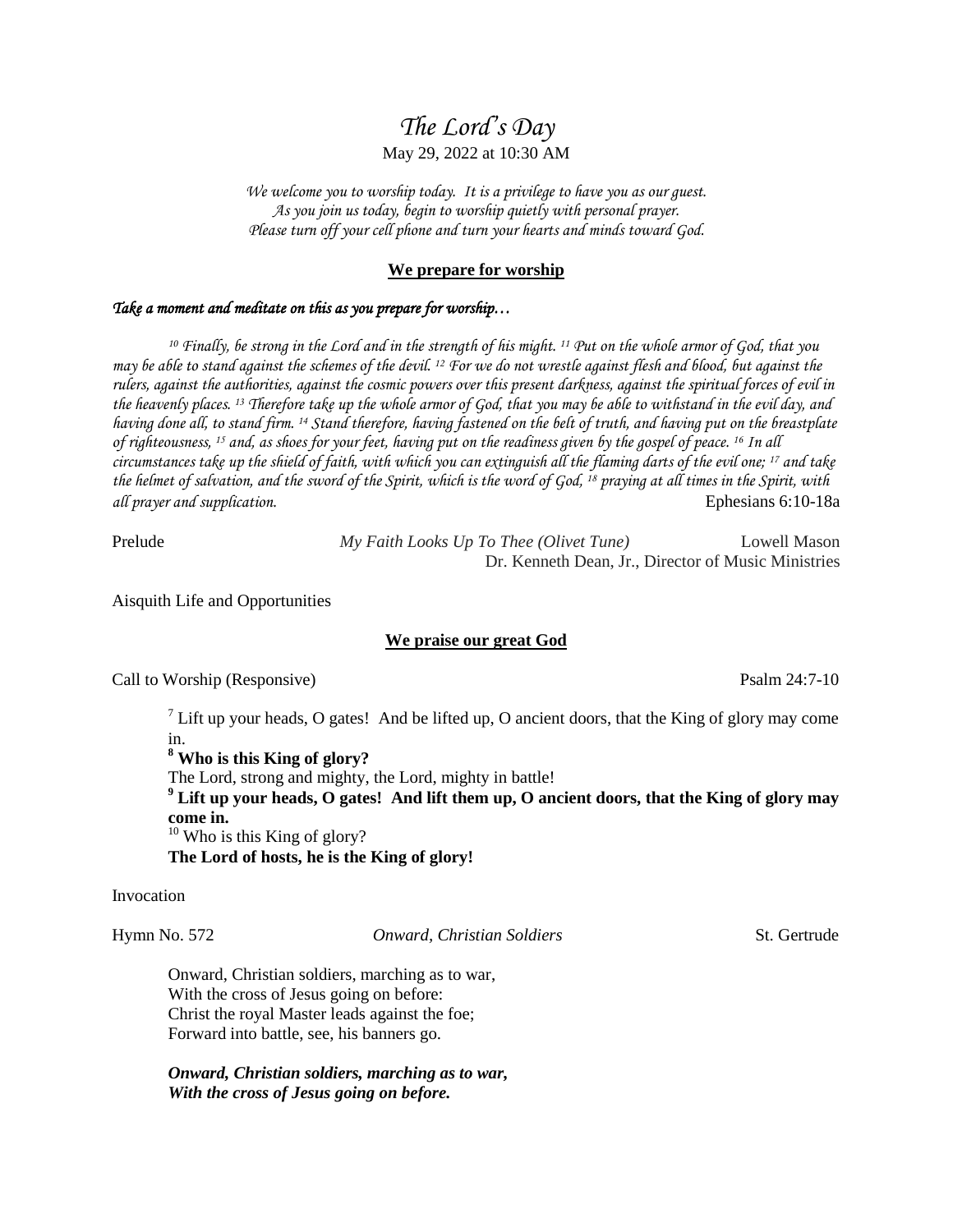At the sign of triumph Satan's host doth flee; On then, Christian soldiers, on to victory: Hell's foundations quiver at the shout of praise; Brothers, lift your voices, loud your anthems raise.

Like a mighty army moves the church of God; Brothers, we are treading where the saints have trod; We are not divided, all one body we, One in hope and doctrine, one in charity.

Crowns and thrones may perish, kingdoms rise and wane, But the church of Jesus constant will remain; Gates of hell can never 'gainst the church prevail; We have Christ's own promise, and that can not fail.

Onward, then, ye people, join our happy throng, Blend with ours your voices in the triumph song; Glory, laud and honor unto Christ the King; This through countless ages men and angels sing.

# **We embrace Christ our Savior**

The Silent Confession of God's People

Assurance of Our Standing in Christ Romans 8:33-39

 $33$  Who shall bring any charge against God's elect? It is God who justifies.  $34$  Who is to condemn? Christ Jesus is the one who died—more than that, who was raised—who is at the right hand of God, who indeed is interceding for us. <sup>35</sup> Who shall separate us from the love of Christ? Shall tribulation, or distress, or persecution, or famine, or nakedness, or danger, or sword? <sup>36</sup> As it is written,

"For your sake we are being killed all the day long;

we are regarded as sheep to be slaughtered."

 $37$  No, in all these things we are more than conquerors through him who loved us.  $38$  For I am sure that neither death nor life, nor angels nor rulers, nor things present nor things to come, nor powers, <sup>39</sup> nor height nor depth, nor anything else in all creation, will be able to separate us from the love of God in Christ Jesus our Lord.

What can separate my soul from the God who made me whole, Wrote my name in heaven's scroll? Nothing. Hallelujah!

Trouble, hardship, danger, sword brought by those who hate my Lord? Slander here? Or no reward? Nothing. Hallelujah!

Angels, demons, now or then? Wickedness dreamed up by men? Persecutions come again? Nothing. Hallelujah!

Victors we're ordained to be by the God who set us free; What can therefore conquer me? Nothing. Hallelujah!

Hymn No. 5 (HMR) *Hallelujah!* Perseverance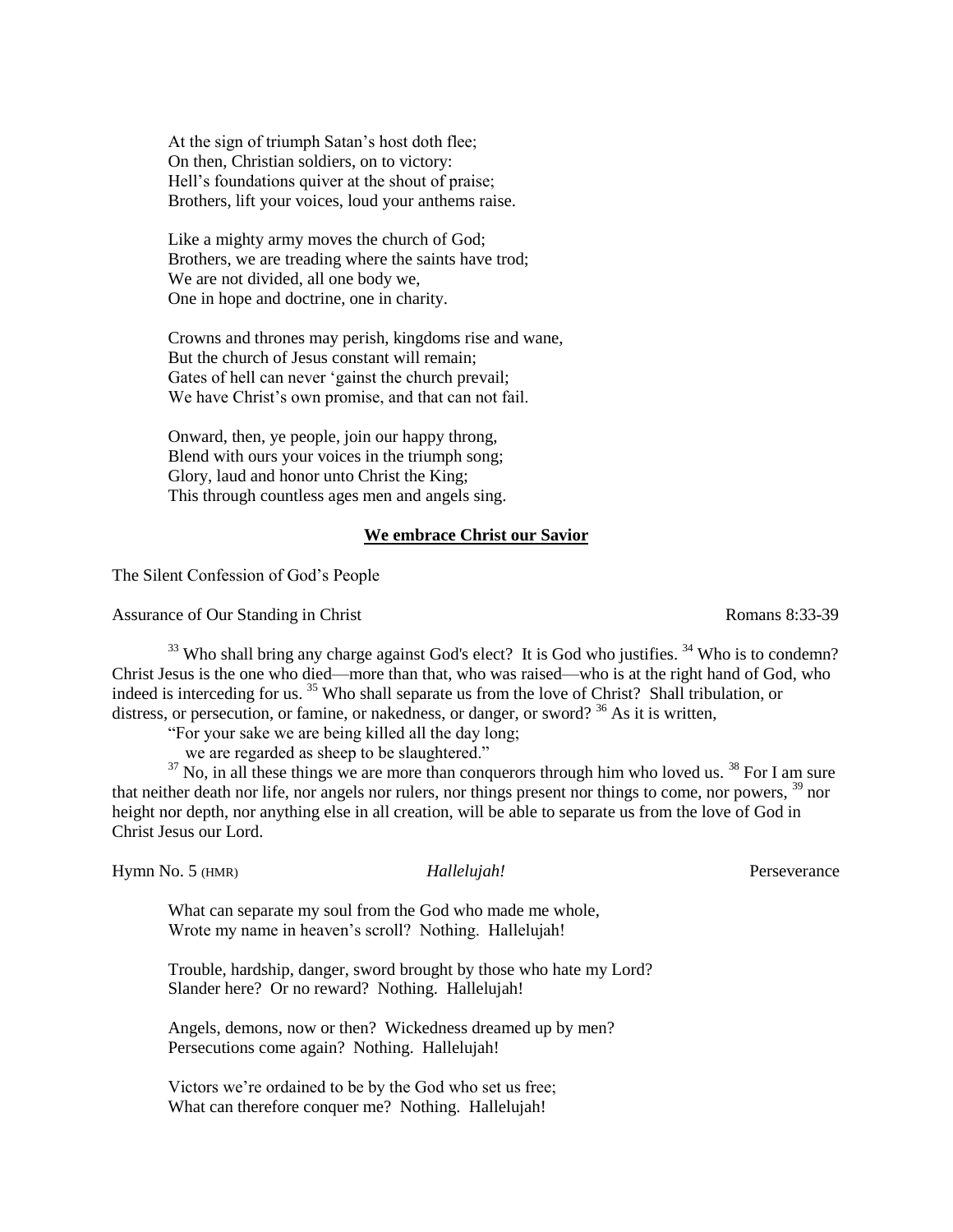We face death for God each day; what can pluck us from his way? Let God's people ever say, "Nothing." Hallelujah!

#### **We acknowledge God's blessings**

| <b>Missions Report</b>                       | <b>Center for Pregnancy Concerns</b>                                                                                                                                                                                                        | Mrs. Paula Caponiti  |
|----------------------------------------------|---------------------------------------------------------------------------------------------------------------------------------------------------------------------------------------------------------------------------------------------|----------------------|
| <b>Hymn History</b>                          |                                                                                                                                                                                                                                             | Mrs. Candace Short   |
| Hymn No. 689                                 | Be Still My Soul                                                                                                                                                                                                                            | Finlandia            |
| Be still my soul: the Lord is on your side;  | Bear patiently the cross of grief and pain; leave to you<br>God to order and provide; in every change he<br>Faithful will remain. Be still, my soul: your best, your heavenly<br>Friend through thorny ways leads to a joyful end.          |                      |
| Be still, my: your God will undertake        | To guide the future as he has the past. Your hope, your<br>Confidence let nothing shake; all now mysterious<br>Shall be bright at last. Be still, my soul: the waves and winds still<br>Know his voice who ruled them while he dwelt below. |                      |
| Be still, my soul: when dearest depart,      | And all is darkened in the vale of tears, then shall you<br>Better know his love, his heart, who comes to soothe your<br>sorrow and your fears. Be still, my soul: your Jesus can re-<br>pay from his own fullness all he takes away.       |                      |
| Be still, my soul: the hour is hast'ning on  | When we shall be forever with the Lord, when disap-<br>Poinment, grief, and fear are gone, sorrow forgot, love's<br>Purest joys restored. Be still my soul: when change and tears are<br>Past, all safe and blessed we shall meet at last.  |                      |
|                                              | The Prayers of God's People and the Lord's Prayer (in unison)                                                                                                                                                                               | <b>RE Jeff Soule</b> |
|                                              | We respond in gratitude for God's blessing                                                                                                                                                                                                  |                      |
| The Giving of God's Tithes and Our Offerings |                                                                                                                                                                                                                                             |                      |

Offertory *Meditation on: We Shall Behold Him* arr. Nolan Wilson

The sky shall unfold, preparing His entrance; The stars shall applaud Him with thunders of praise. The sweet light in His eyes, His eyes shall enhance those awaiting; And we shall behold Him then face to face. **And we shall behold Him, We shall behold Him Face to face in all of His glory. O we shall behold Him, Yes, we shall behold Him Face to face, our Savior and Lord.** The angel shall sound the shout of His coming; The sleeping rise from their slumbering place, And those who remain, remain shall

be changed in a moment; And we shall behold Him then face to face.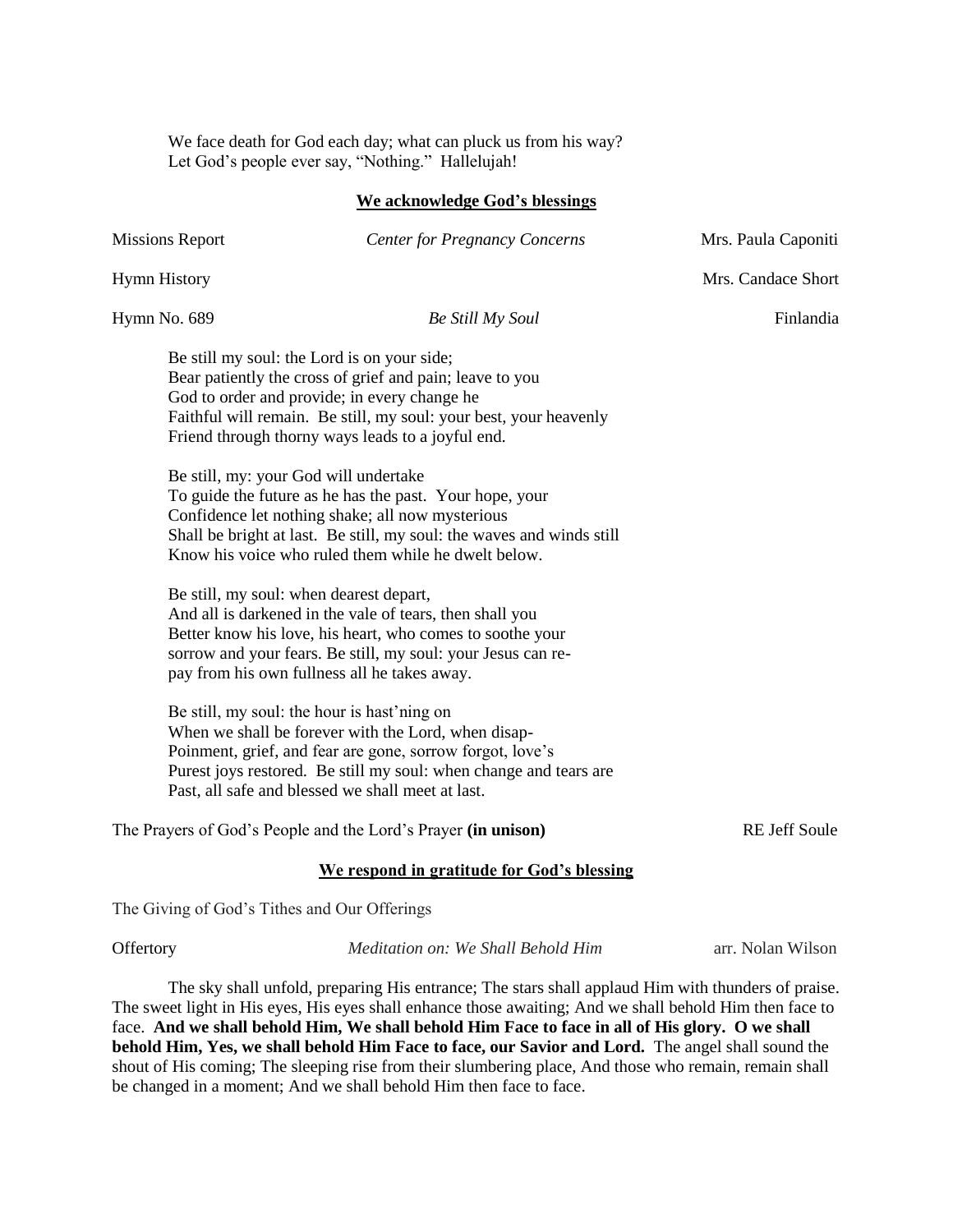*The Doxology* **(***Hymnal***, pg. 731)** and Prayer of Dedication

Praise God from whom all blessings flow; Praise Him, all creatures here below; Praise Him above ye heav'nly host: Praise Father, Son, and Holy Ghost. Amen.

#### **We hear God speak**

Scripture Reading Revelation 19:17-21 Pew Bible pg. 1040

<sup>17</sup> Then I saw an angel standing in the sun, and with a loud voice he called to all the birds that fly directly overhead, "Come, gather for the great supper of God, <sup>18</sup> to eat the flesh of kings, the flesh of captains, the flesh of mighty men, the flesh of horses and their riders, and the flesh of all men, both free and slave, both small and great." <sup>19</sup> And I saw the beast and the kings of the earth with their armies gathered to make war against him who was sitting on the horse and against his army. <sup>20</sup> And the beast was captured, and with it the false prophet who in its presence had done the signs by which he deceived those who had received the mark of the beast and those who worshiped its image. These two were thrown alive into the lake of fire that burns with sulfur. <sup>21</sup> And the rest were slain by the sword that came from the mouth of him who was sitting on the horse, and all the birds were gorged with their flesh.

| Sermon                                     | "The War to End All Wars"                         | Pastor Ceselsky |
|--------------------------------------------|---------------------------------------------------|-----------------|
|                                            | We respond to God's grace                         |                 |
| Hymn                                       | O Church Arise                                    | Getty           |
|                                            | O church, arise and put your armor on;            |                 |
|                                            |                                                   |                 |
|                                            | For now the weak can say that they are strong     |                 |
|                                            | In the strength that God has given.               |                 |
|                                            | With shield of faith and belt of truth            |                 |
|                                            | We'll stand against the devil's lies;             |                 |
| An army bold whose battle cry is "Love!"   |                                                   |                 |
|                                            | Reaching out to those in darkness.                |                 |
| Our call to war, to love the captive soul, |                                                   |                 |
|                                            |                                                   |                 |
|                                            | And with the sword that makes the wounded whole   |                 |
|                                            | We will fight with faith and valor.               |                 |
|                                            | When faced with trials on ev'ry side,             |                 |
|                                            | We know the outcome is secure,                    |                 |
|                                            | And Christ will have the prize for which He died— |                 |
|                                            | An inheritance of nations.                        |                 |
|                                            | Come, see the cross where love and mercy meet,    |                 |
|                                            | As the Son of God is stricken;                    |                 |
|                                            | Then see His foes lie crushed beneath His feet,   |                 |
|                                            | For the Conqueror has risen!                      |                 |
|                                            | And as the stone is rolled away,                  |                 |
|                                            | And Christ emerges from the grave,                |                 |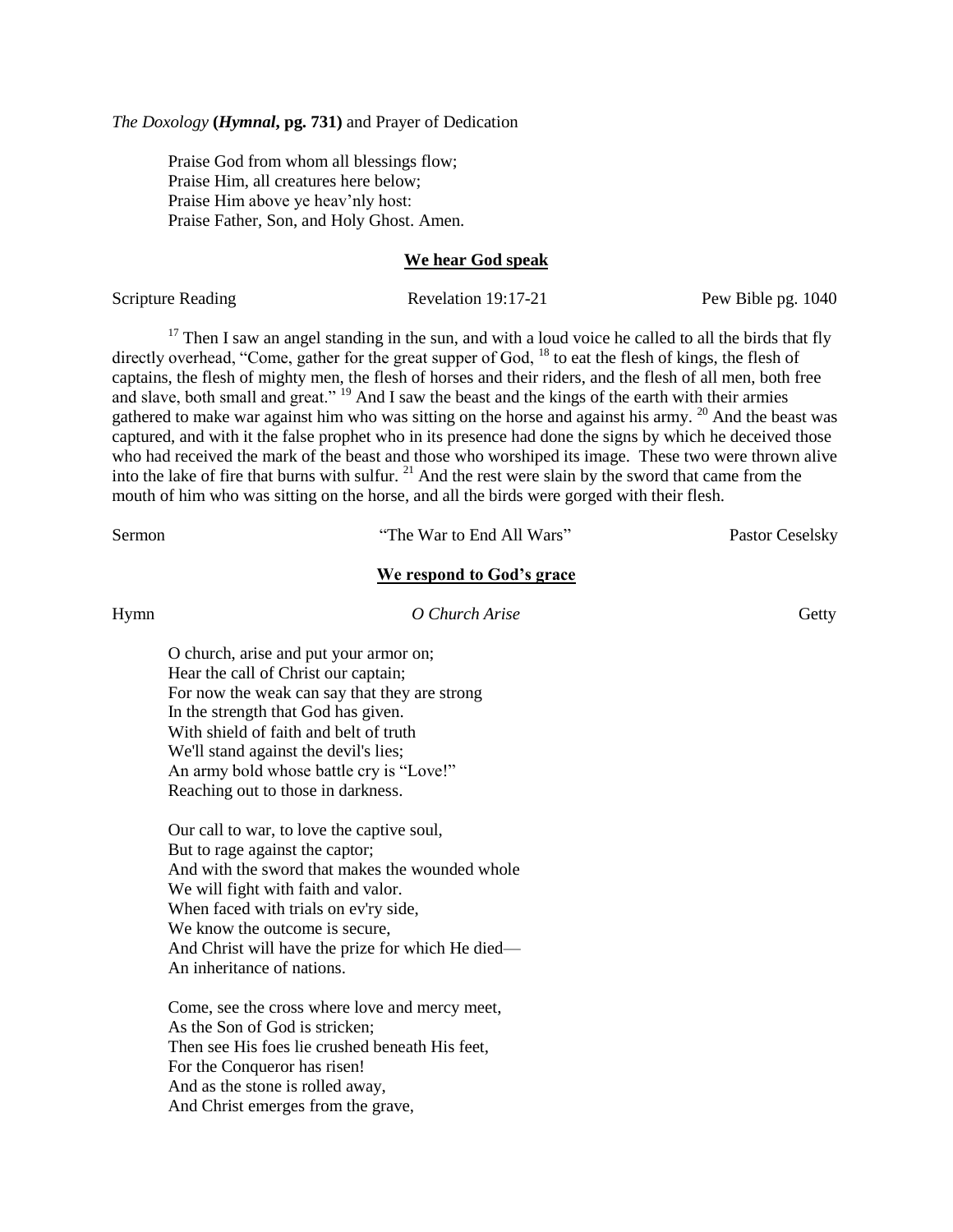This vict'ry march continues till the day Ev'ry eye and heart shall see Him.

So Spirit, come, put strength in ev'ry stride, Give grace for ev'ry hurdle, That we may run with faith to win the prize Of a servant good and faithful. As saints of old still line the way, Retelling triumphs of His grace, We hear their calls and hunger for the day When, with Christ, we stand in glory.

Benediction and Three-Fold Amen **(Hymnal, pg 740)** Danish

Postlude *To God Be The Glory!* William Doane, arr. K. Dean

#### **Announcements**

**We welcome and Thank** Mrs. Paula Caponiti, Director of Development for the Center for Pregnancy Concerns, who will be giving us a brief update this morning. Additionally, we will be participating in the CPC's Baby Bottle Campaign (bottles are in the narthex). We will be collecting through the end of the summer!

**On this Memorial Day Weekend** we give thanks to all of those who paid the ultimate price for the freedoms that we enjoy!

**We will be hosting a baby shower** for Sarah Walters (Soule) – The updated date for the shower is Sunday, July 24 following the Worship Service. If you have rsvp'ed that you would be coming but can not make the new date, or now are able to come; please let Julie Ceselsky know.

**We are supporting the Helping Up Mission's** Hope Tote Campaign through donations of toiletries. We have lists of items that they are looking for in the narthex, as well as two boxes for donations – one for men and one for women. The deadline for donations is TODAY.

**We will be holding a COOKOUT** (hamburgers and hot dogs) following the worship service on Sunday, June 5. All are invited to participate.

**The Summer Book Club** will meet again this year, reading Dr. Dane Ortlund's book "Gentle and Lowly: The Heart of Christ for Sinners and Sufferers." Dr. Ortlund is a PCA pastor serving in Illinois. Rev. Stuart & Sandy Jones will be leading the study. This is open to ALL and will be held from June  $7 -$ August 16 (excluding July 5) on Tuesday mornings at 10:00 AM here at the church. Everyone who wishes to attend will receive a free book and study guide. There is a schedule on the tables in the narthex.

**Classical Guitarist Andrew Oswinkle** will be performing holding a fundraiser at Aisquith on Sunday, June 12 at 4 p.m. Come help Andrew raise funds to attend the Brevard Summer Institute.

**We are still collecting** used inkjet cartridges. There is a box in the kitchen labeled for the donations.

# **Prayer Requests**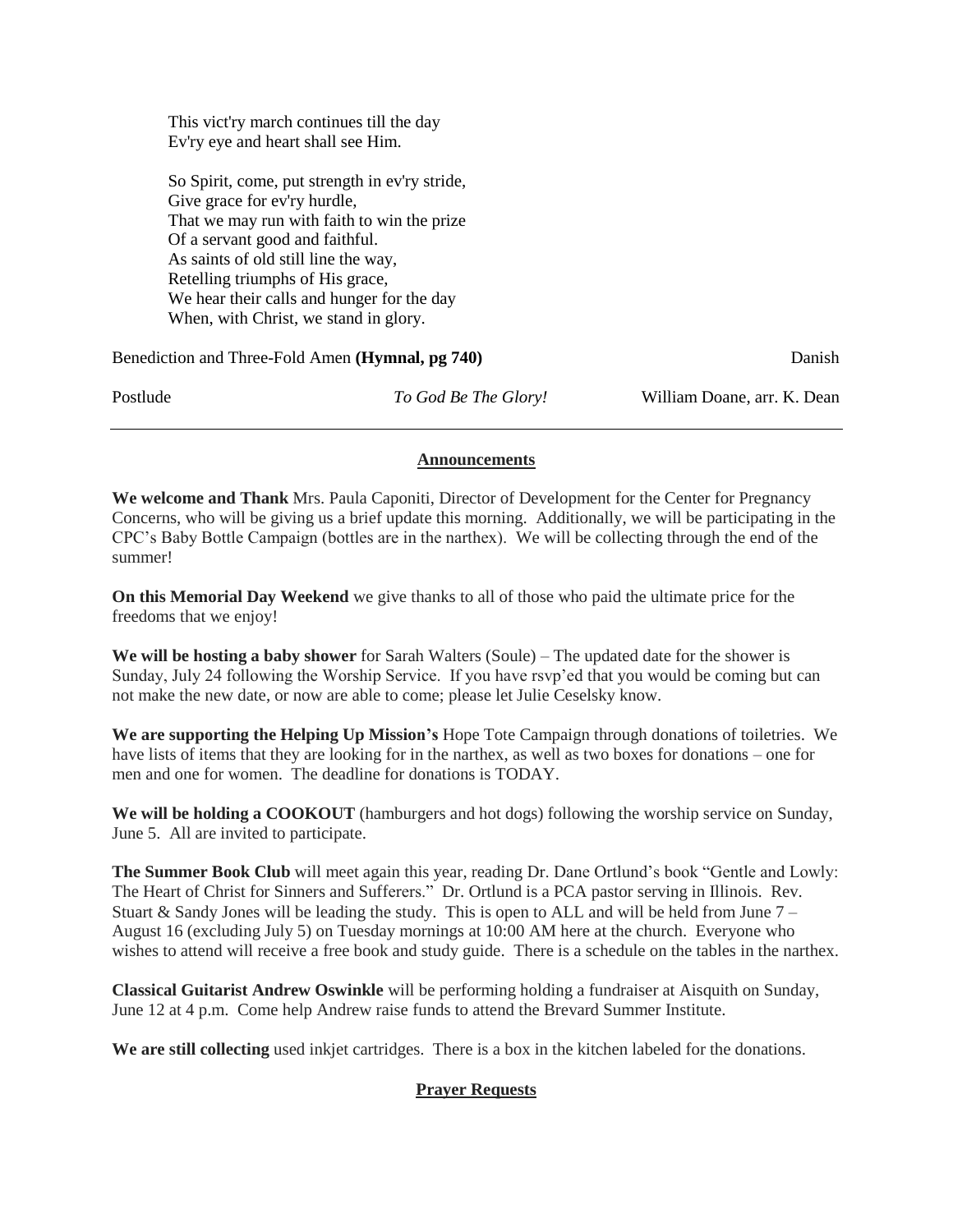- 1. Please be in prayer for the work of the church of Christ in Uvalde, TX as they seek bring healing to the community through the Gospel.
- 2. Please continue be in prayer for Sarah Walters (Soule) and her husband Matthew as they await the birth of their first child in August.
- 3. Please be in prayer for the many members, family members and friends of the Aisquith Community who currently struggling with Covid, various other illnesses and other physical and emotional issues.

## **Church Officers**

**Ruling Elders:** Tim Bracken, John Cicone (Clerk), Jeff Soule & Mark Werner **Deacons:** Andrew Bell, Gus DeFord, & Ken Schumann (President) **Deaconesses:** Christine Clark, Debbie DeFord, Fran Oswinkle, & Jeanne Williams (Moderator)

## **Sermon Notes**

Date: May 29, 2022 Text: Revelation 19:17-21 Sermon Title: "The War To End All Wars" Delivered By: Pastor John Ceselsky

Proposition: The Battle, and its outcome, belong to the Lord.

Main Point 1: The Battle's Preparation

Point 1: The call to the birds of prey. (vss. 17-18)

Point 2: The gathered armies. (vs. 19)

Main Point 2: The Battle's Action

Point 1: The Beasts are captured. (vs. 20)

Point 2: The army of the Beast is slain by the sword from Christ's mouth. (vs. 21)

Main Point 3: The Battle's Result

Point 1: The captured beasts are thrown alive into Hell. (vs 20)